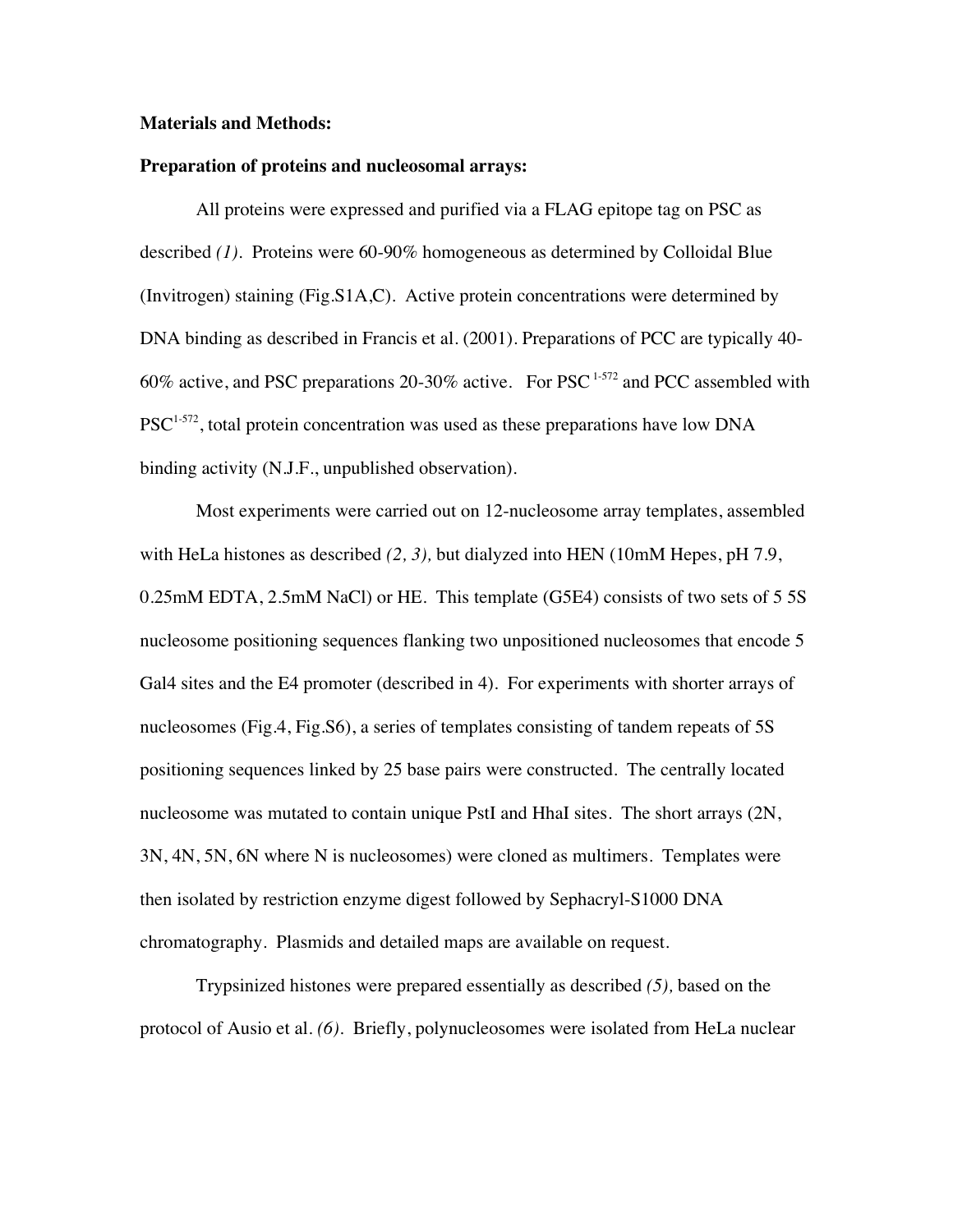pellet by limited micrococcal nuclease digestion followed by Sepharose CL-4B (Pharmacia) chromatography. Limited trypsinization (Sigma, cat # T8003) was carried out on concentrated polynucleosome fractions and stopped with a 5-10 fold excess of soybean trypsin inhibitor (Sigma, cat # T9003). Histones were then purified by hydroxyapatite chromatography with the highest NaCl wash at 600mM *(5)* (Fig.S2B). Mock-trypsinized histones were prepared under identical conditions (Fig.S2B). Two preparations of trypsinized histones were prepared and behaved similarly. To analyze histone composition of assembled arrays, ~50 $\mu$  g array was separated from free histones on a 2ml 10-30% glycerol gradient centrifuged 15 hours at 15,000 RPM in a TL-100 mini ultracentrifuge. 300 µl fractions were collected from the bottom of the gradient, and DNA containing fractions were pooled, TCA precipitated, separated on an 18% SDS-PAGE and stained with Colloidal Blue (Fig. S2B).

### **Restriction Enzyme Accessibility (REA) and microcentrifuge assays:**

REAs were carried out as described *(1)* (Fig.S2D, Fig.S6A). For microcentrifuge assays *(7)*(Fig. S2C), reactions were set up under identical conditions as for EM. Reactions were spun at maximal speed (14,000rpm) in a microcentrifuge at 4 ˚C; pellets and supernatants were digested with proteinase K (as for REAs) and analyzed by Southern blotting with an oligonucleotide probe corresponding to part of the 5S sequence.

### **Electron microscopy:**

Binding reactions were carried out in 15 or 30mM KCl and in the absence of divalent cations unless otherwise indicated. The addition of NP40 to 0.025% was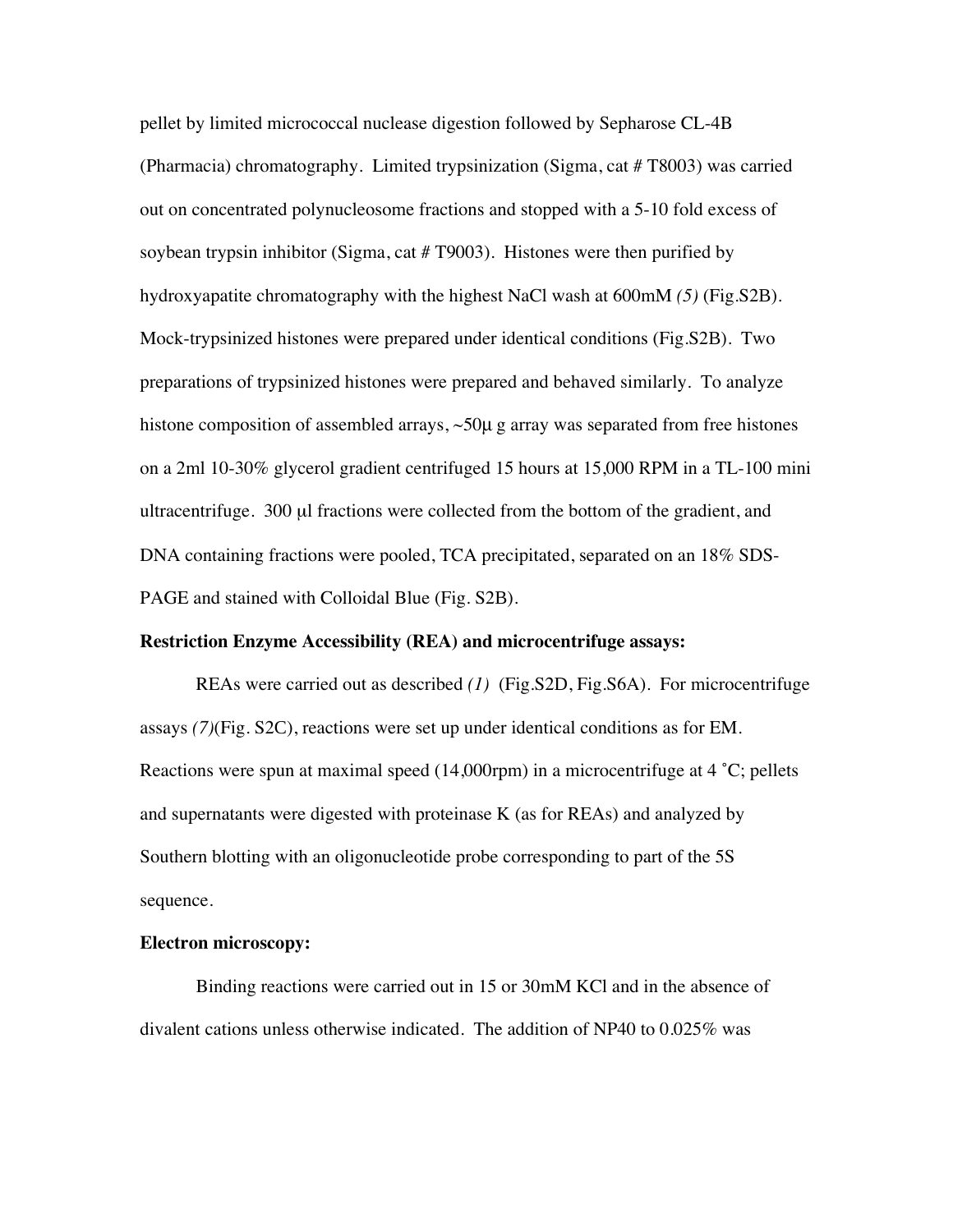important to prevent protein aggregation. Nucleosomal arrays were added to reactions to a final concentration of 10-20nM nucleosomes (assuming 12 nucleosomes per array). For analysis of PCC effects on bare DNA, the DNA used to assemble nucleosomal arrays was used at the same template concentration as for arrays. Proteins were centrifuged at full speed for 5 minutes at  $4^\circ$ C in a microcentrifuge to remove any aggregates, and diluted appropriately into BC300N (20mM Hepes, 0.2mM EDTA, 20% glycerol, 0.05% NP40, 300mM KCl). Binding was carried out for 5-10 minutes at room temperature, typically in 20µl total volume. Glutaraldehyde was added to a final concentration of 0.1% and samples were fixed at least 12 hours on ice before being dialyzed into HEN and mixed with glycerol for shadowing. Concentrations of PCC and PSC indicated refer to active concentrations as determined by fraction active for DNA binding *(1),* except for  $PSC^{1-572}$  or PCC made with  $PSC^{1-572}$  for which total protein concentrations were used. Most of the EM experiments were carried out at ratios of PCC to nucleosomes expected to produce less than 50% inhibition in solution assays, since higher concentrations tend to induce formation of oligomers that are not retained in the sample processing.

To protect against structural collapse, most fixed samples were dried from glycerol under high vacuum and shadowed with platinum as described *(8, 9)*, although negative staining with uranyl acetate and positive staining with phosphotungstic acid (PTA) were also used (Fig. 2A,B is PTA stained material). Visualization by EM was carried out essentially as described *(10, 11)*. Images were collected digitally with a 2K CCD camera (TVIPS) on a Tecnai 12 TEM at 100kV. Dark field optics were used for all images except Fig.S1B-D.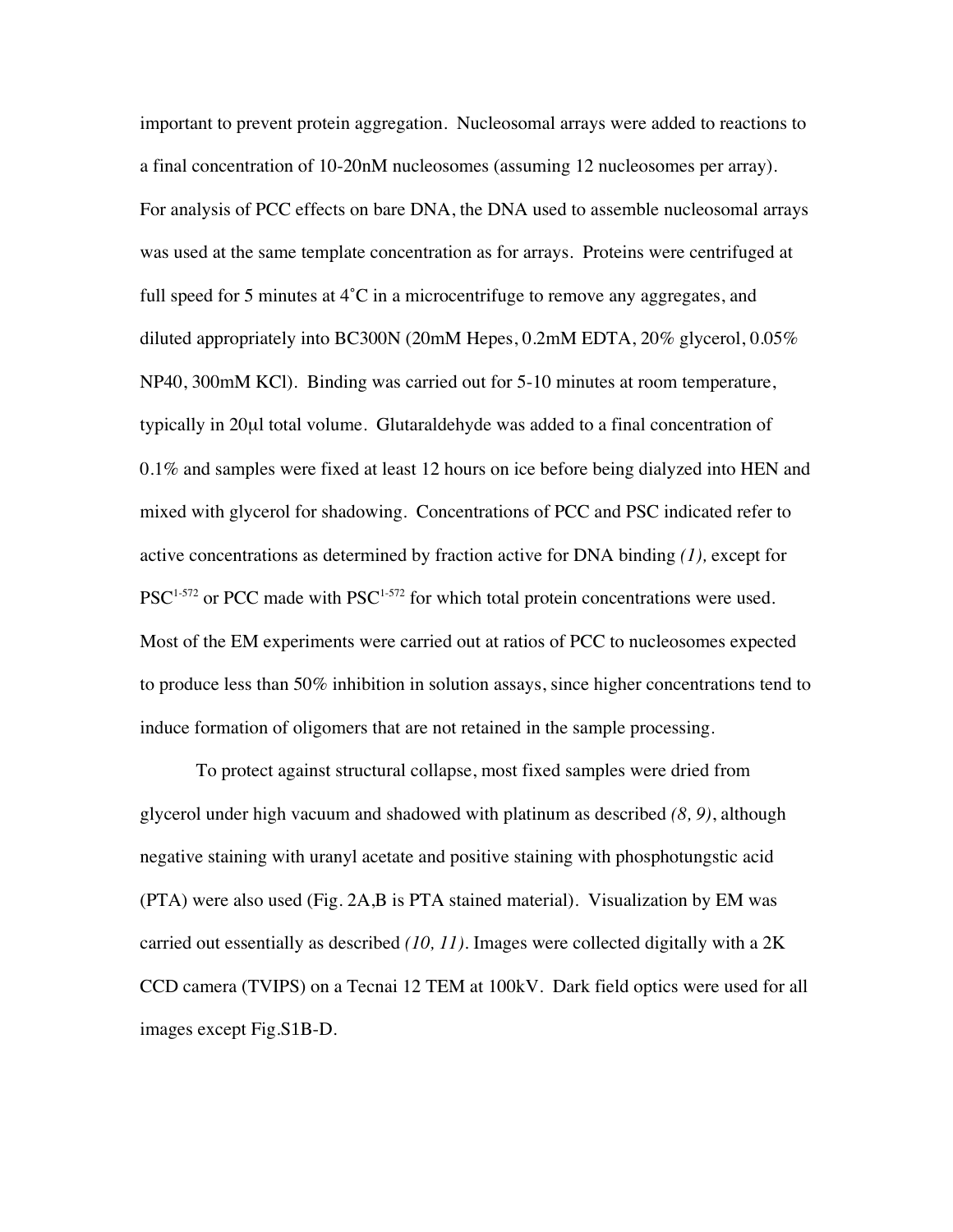### **Data analysis:**

For each sample of each experiment, 30-60 images were collected. Subsequently, maximal diameter measurements and number of particles/array were made using Image J software. Once an area with high quality material was identified, the entire area was photographed systematically, and all structures that could be identified as single arrays were used in the analysis.

#### **Scanning Transmission EM:**

STEM analysis was carried out at the Brookhaven National Laboratory on the same material used for EM analysis, essentially as described *(12)*. Scattering data were collected at 1nm<sup>2</sup>/pixel and particle masses were measured using TMV as an internal standard *(13)*. For PCC alone, 14% of the particles measured were greater than 500kDa in mass and not included in the analysis (Fig.4C). For 6-nucleosome arrays + PCC, masses above 5MDa (which presumably are oligomers of multiple arrays), were not included (Fig.S6G).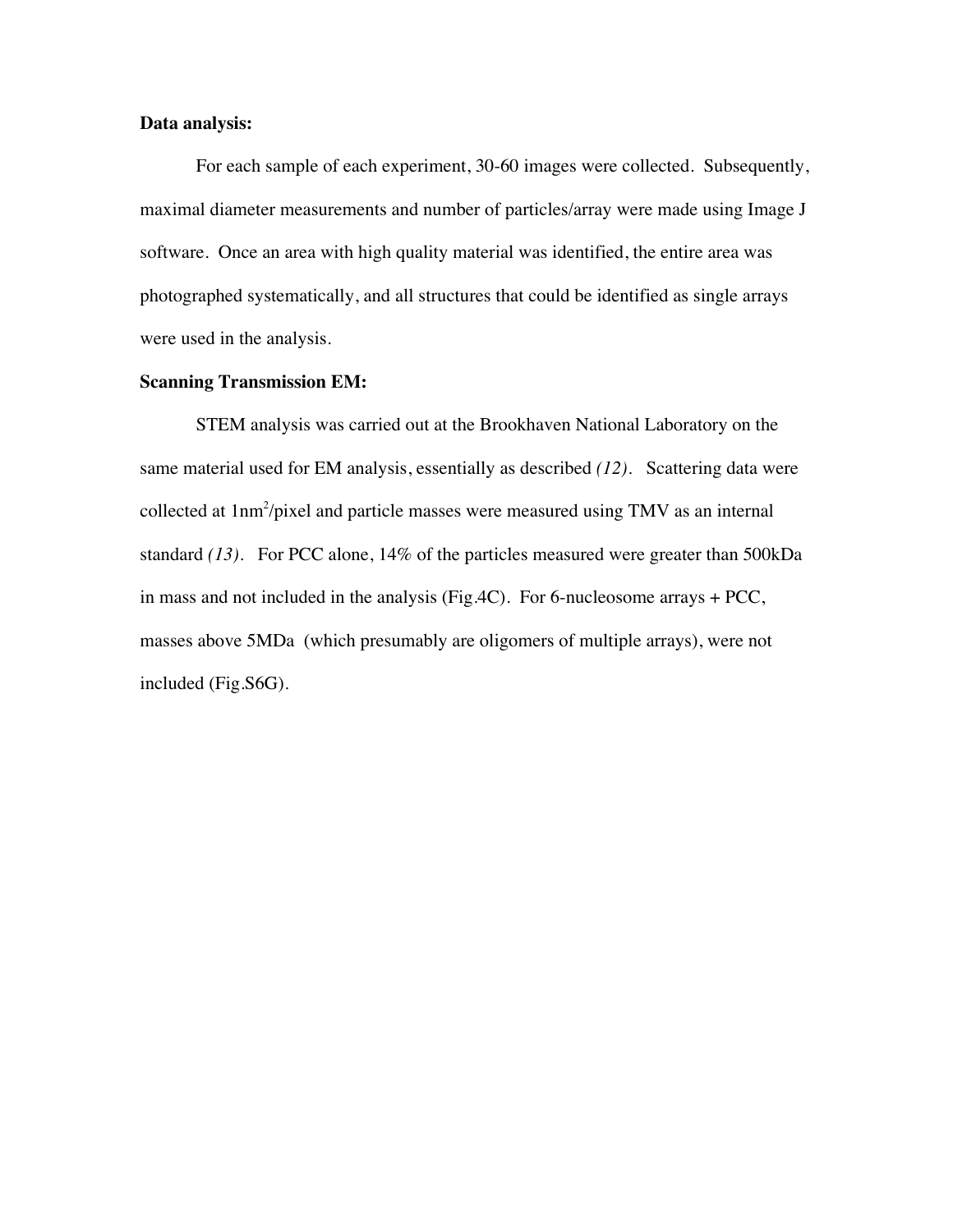

Figure S1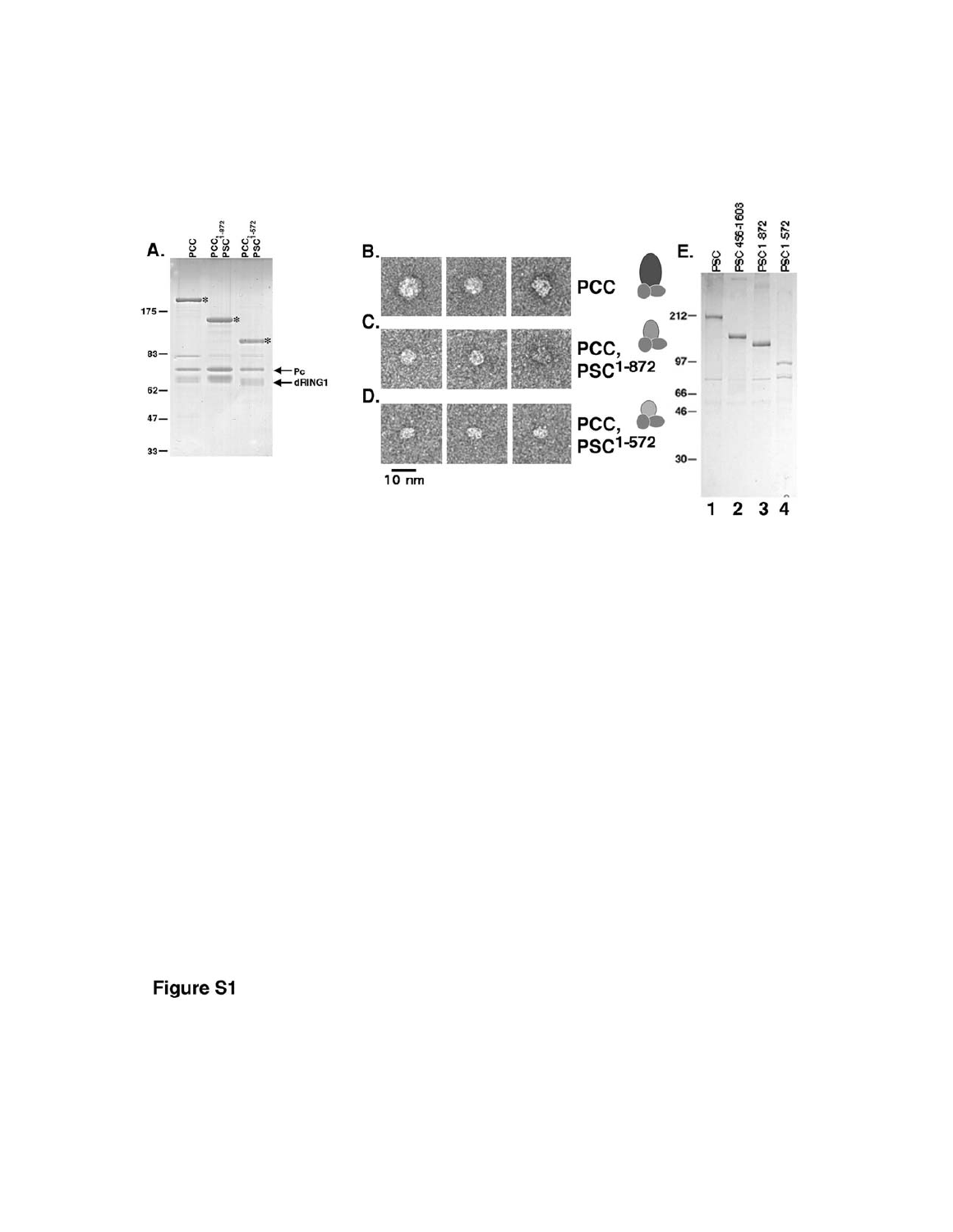

Figure S2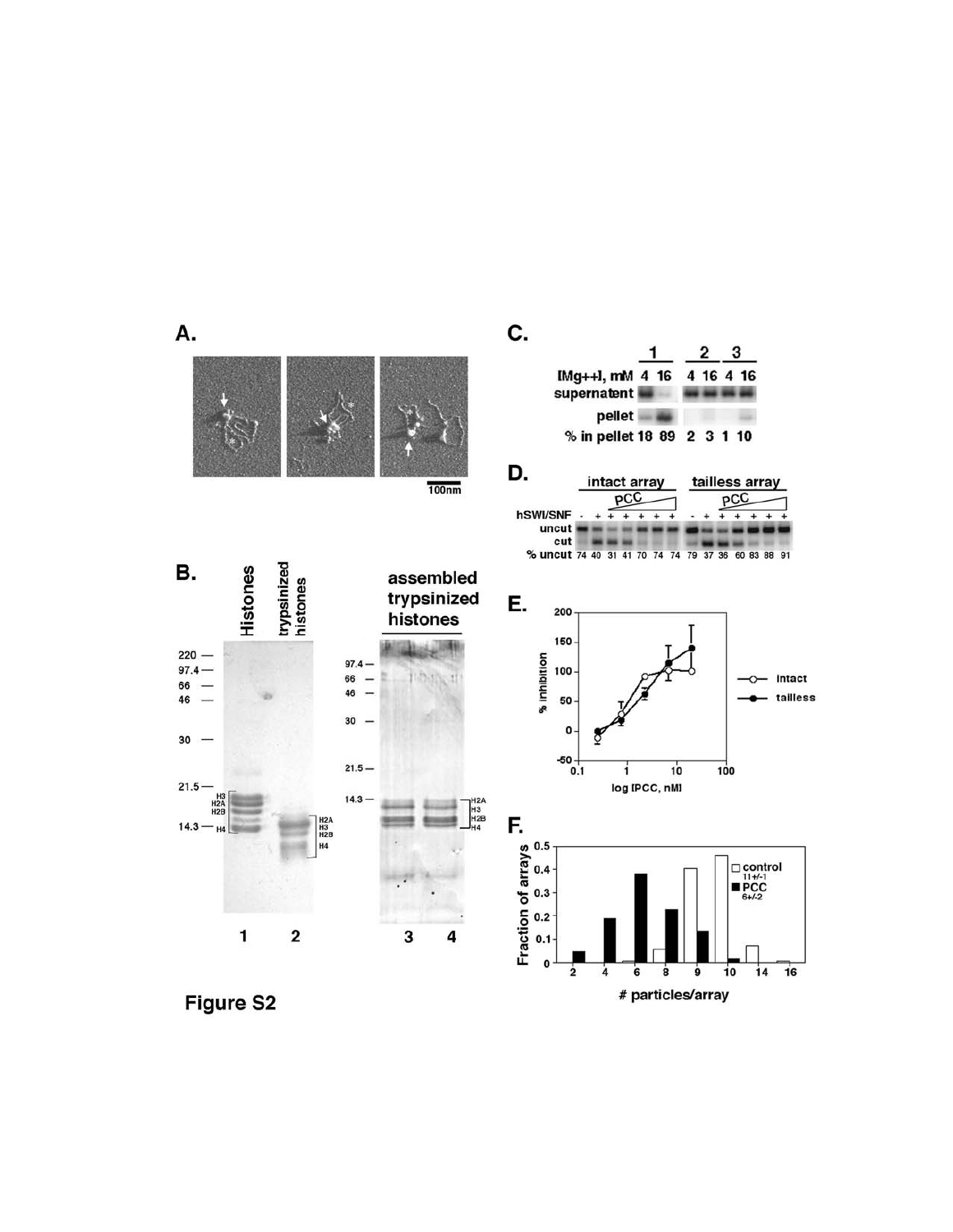

**Figure S3**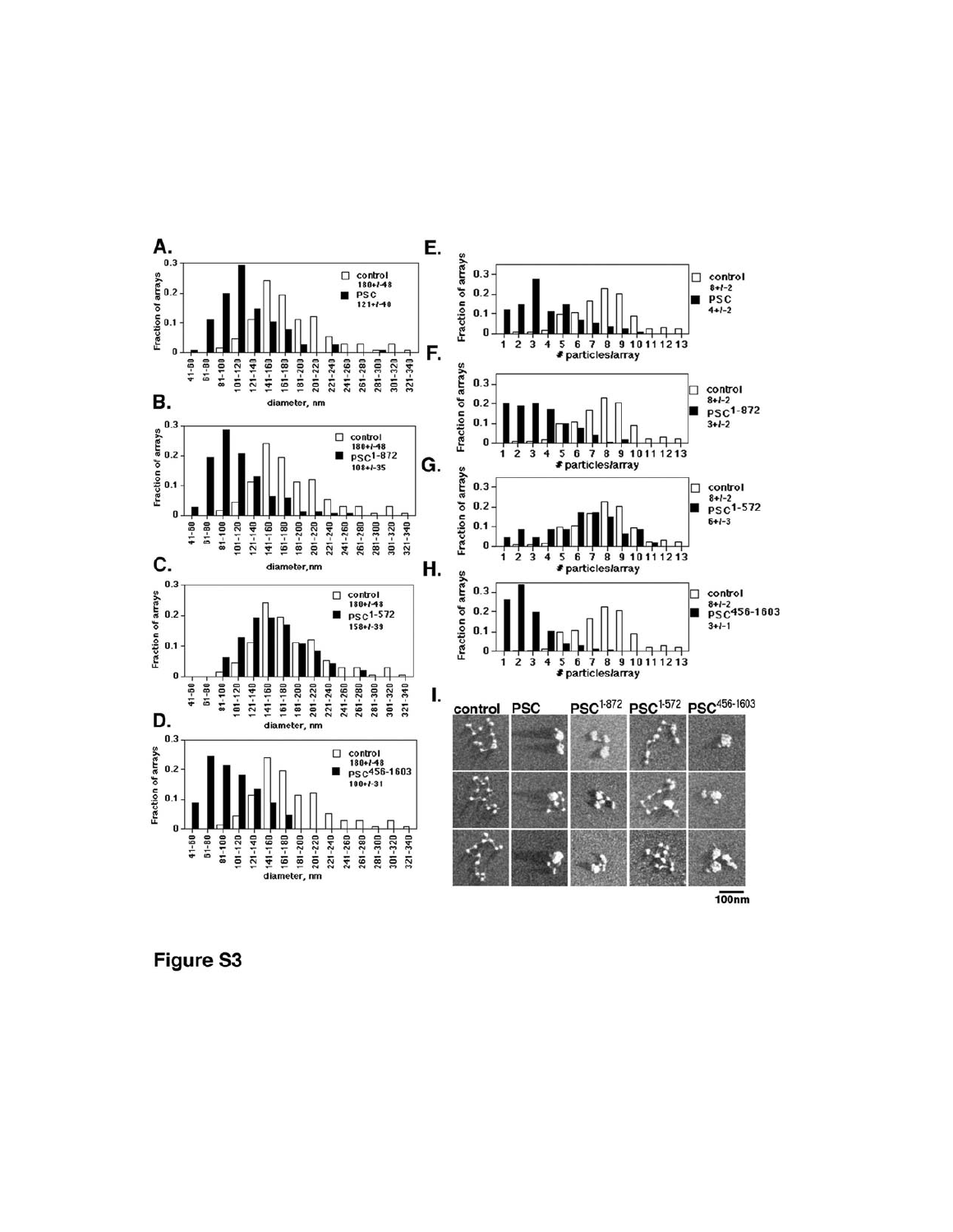

 $100nm$ 

**Figure S4**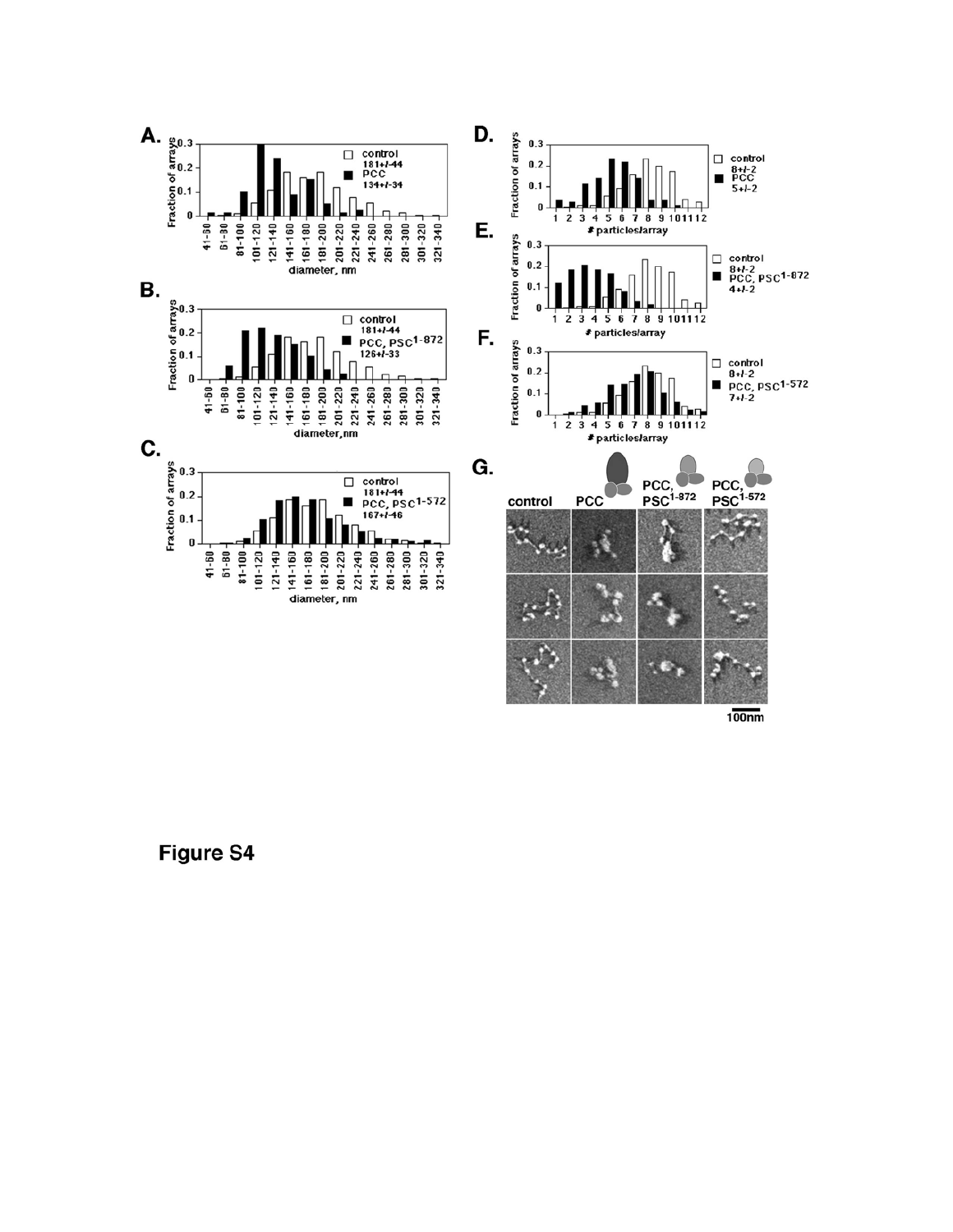

**Figure S5**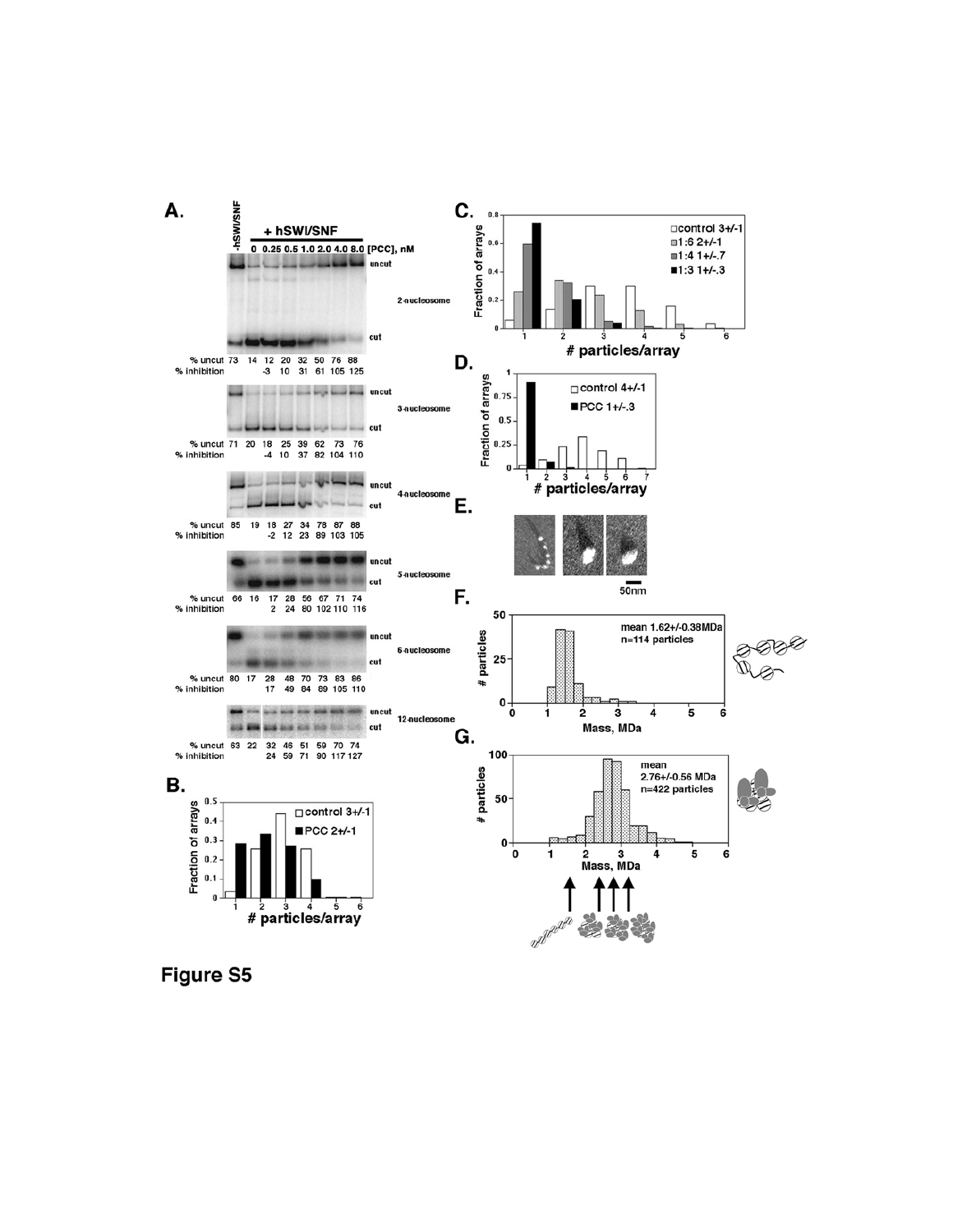**Figure S1 Characterization of PCC and PSC used for EM.** (A) PCC consisting of PSC, Pc, and dRING1, with full length or truncated PSC; position of PSC is marked with an asterisk. Approximately 1µg of each complex was separated on an 8% SDS-PAGE gel and stained with Colloidal Blue. Negatively stained images of PCC with wild type PSC (B) or truncated PSC (C) PSC  $1-872$ , (D) PSC  $1-572$ . The complex forms approximately spherical particles slightly larger than 10nm in diameter for wild type and smaller than 10nm for PCC with truncated PSC. (F) Full-length PSC, PSC<sup>456-1603</sup>, PSC<sup>1-872</sup>, or PSC<sup>1-572</sup> were analyzed by SDS-PAGE and stained with Colloidal Blue.

**Figure S2 Effects of PCC on subsaturated and "tailless" nucleosomal arrays.** (A) Additional images of effects of PCC on subsaturated arrays (see Fig. 2B). (B) Trypsinized HeLa histones assemble into nucleosomal arrays. 18% SDS-PAGE of HeLa histones (lane 1), trypsinized histones (lane 2) and trypsinized histones assembled into a nucleosomal array and purified over a glycerol gradient (lanes 3, 4 show adjacent fractions). (C) As reported *(14),* control nucleosomal arrays (set 1), but not nucleosomal arrays assembled with two different preparations of trypsinized histones (sets 2,3) are precipitated by Mg++. (D) Restriction enzyme accessibility assay demonstrates that PCC inhibits chromatin remodeling by hSWI/SNF on tailless arrays (right hand panel) as well as on intact ones (left hand panel). Both intact and tailless nucleosomes block access of restriction enzymes (first lane of each set), but DNA becomes accessible in the presence of hSWI/SNF and ATP (second lane of each set), consistent with previous reports*(5, 15)*. (E) Graph demonstrating that PCC inhibits remodeling of arrays assembled with control or trypsinized histones with similar efficiency. Data are from two experiments each carried out with 4 different tailless arrays; error bars (which are too small to be visible in some cases) are standard errors. (F) Distribution of number of particles per array for trypsinized arrays alone or in the presence of PCC demonstrating that PCC compacts trypsinized arrays.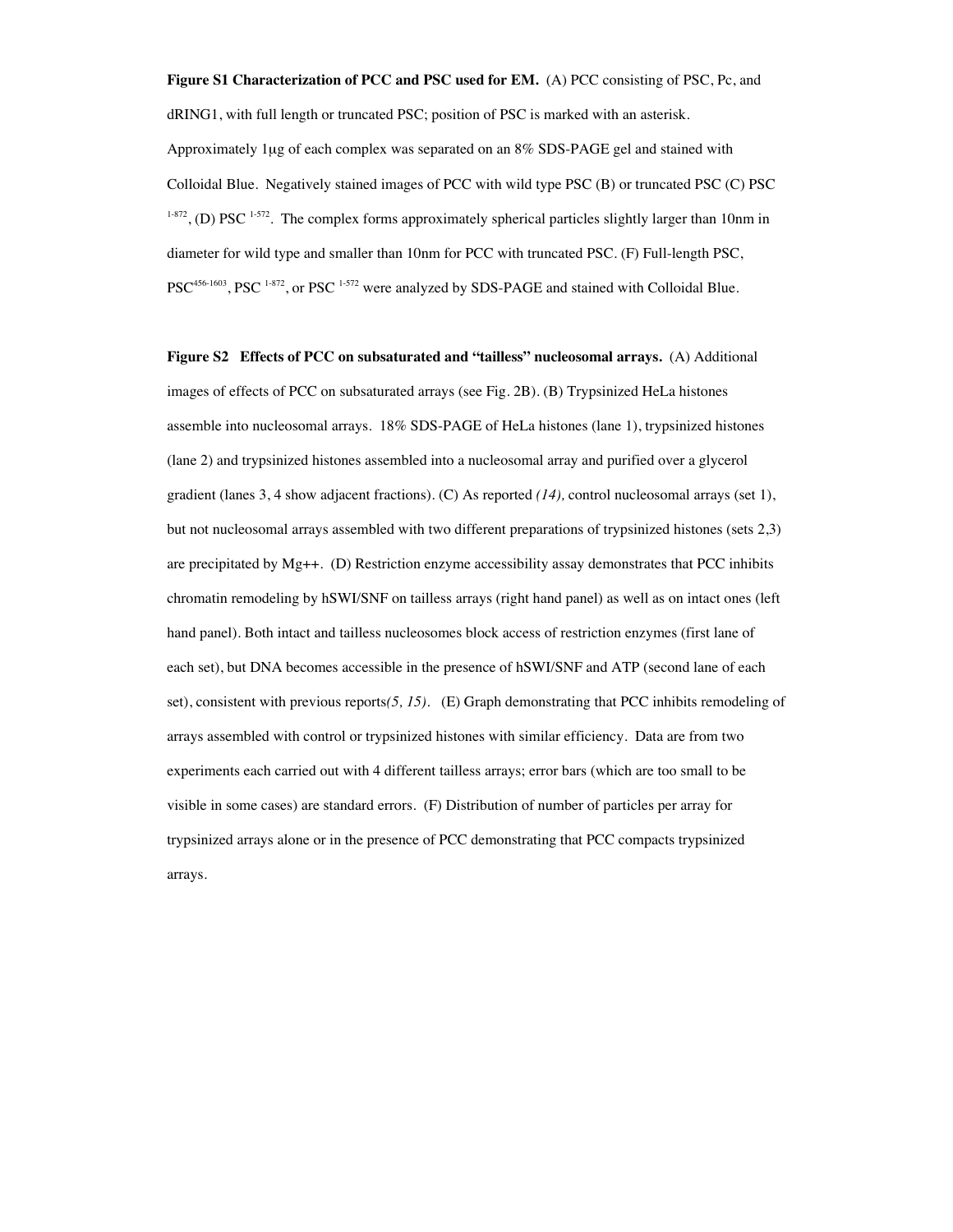**Figure S3 Role of the C-terminal region of PSC in chromatin compaction.** Diameter (A-D) or number of particles per array (E-H) for control arrays compared with arrays incubated with full length PSC (A,E), PSC <sup>1-872</sup> (B,F), PSC <sup>1-572</sup>(C,G), or PSC <sup>456-1603</sup>(D,H). (I) A gallery of EM images demonstrating the effects of PSC and PSC truncations on nucleosomal arrays representative of the data used for quantification.

#### **Figure S4 The C-terminal region of PSC is important for chromatin compaction by a PcG**

**complex.** Diameter (A-C), or number of particles per array (D-F) for control arrays compared with arrays incubated with PCC (A,D), PCC assembled with PSC<sup>1-872</sup> (B,E) or PCC assembled with PSC<sup>1-572</sup> (C,F). (G) A gallery of representative EM images demonstrating the effects of PCC and PCC assembled with truncated PSC on nucleosomal arrays.

**Figure S5 Effects of PCC on short arrays of nucleosomes.** (A) Representative gels of restriction enzyme accessibility assays on templates from 2-12 nucleosomes demonstrating that PCC inhibits chromatin remodeling of longer templates more efficiently. Nucleosomal templates were used at a concentration of  $\sim 1$ nM nucleosomes. Differences among templates are most obvious in the range of 0.25-2nM PCC. (B) Number of particles per array for 4-nucleosome arrays alone or in the presence of 1 PCC:5 nucleosomes. (C) Number of particles per array on 6-nucleosomal arrays incubated with increasing ratios of PCC: nucleosomes. Note that at a ratio of 1:4, the majority of arrays are fully compacted (form a single particle). (D) Number of particles per array for 6-nucleosome arrays alone or incubated with 1 PCC:2 nucleosomes. Average number of particles +/- standard deviations are given. (E) EM of 6-nucleosome array alone (left) or in the presence of 1PCC:2 nucleosomes. STEM analysis of 6-nucleosome arrays alone (F), or with an excess of PCC (1PCC:2 nucleosomes) (G).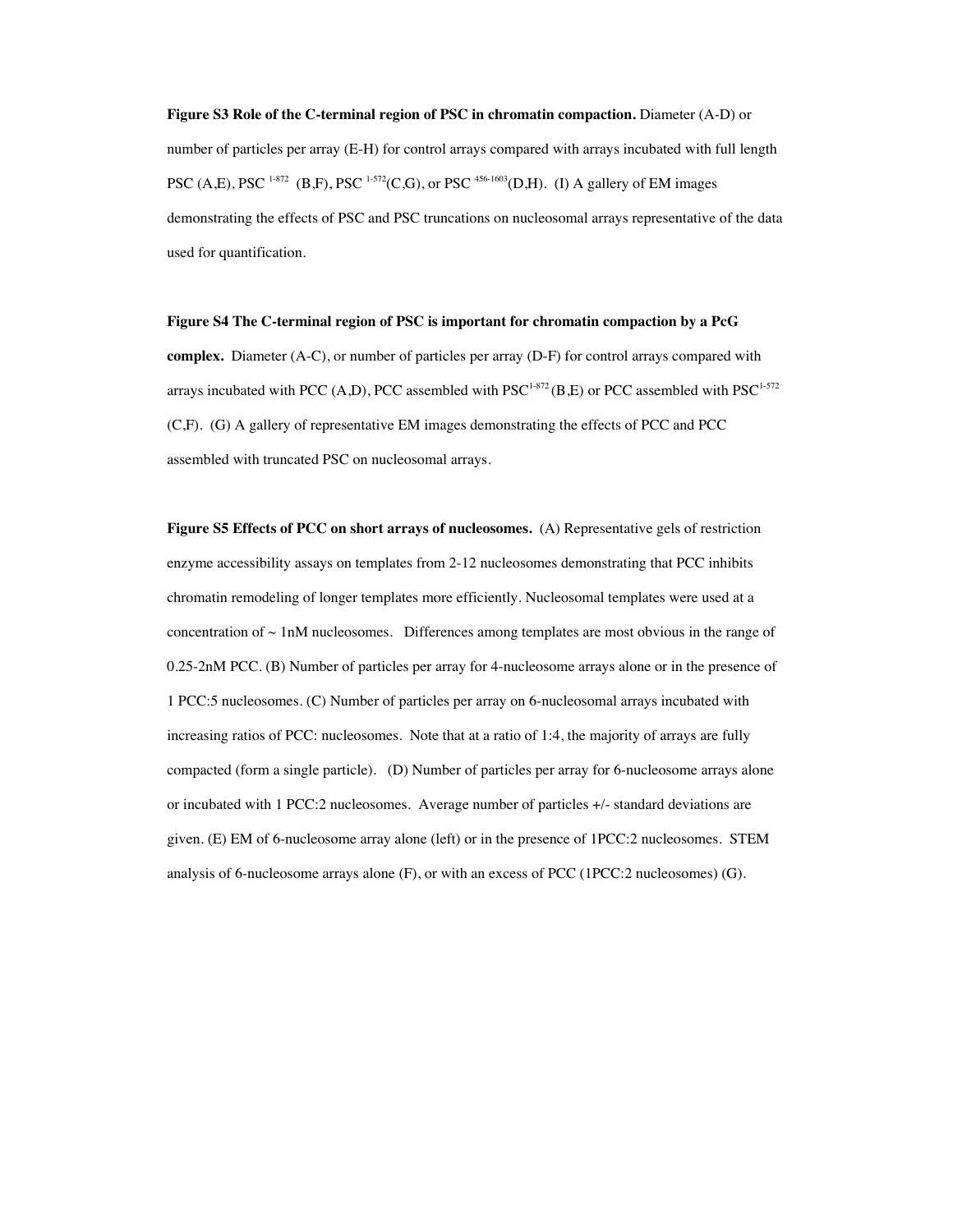**Table S1 Summary of effects of PCC on nucleosomal arrays.** Table shows average maximal diameter, or number of particles per array, +/- standard deviation for control nucleosomal arrays or arrays incubated with PCC. The ratio of active PCC: nucleosomes is 1:8 except for experiments 8, 9, and 11, in which it is 1:4. n is the number of nucleosomal arrays measured in each experiment. Note that in experiments 5-7 nucleosomal arrays were slightly over saturated with nucleosomes, evidenced by the smaller diameters of control arrays. The number of particles per array for controls are underestimated in this case because the higher density of nucleosomes on the arrays results in many particles containing more than one nucleosome. Experiments 1-7 and 13 were carried out in 15mM KCl with no divalent cations; experiments 8, 11, 12 were in 30mM KCl without divalents; experiment 9 was in 1.5mM Mg(Cl), 30mM KCl; and experiment 10 was in 2mM Mg(Cl), 60mM KCl. In the presence of Mg(Cl)<sub>2</sub>, control nucleosomal arrays are somewhat compacted (i.e. compare diameters for experiment 8 and 9, which were carried out simultaneously on arrays from the same preparation). \*Arrays incubated with PCC had statistically significantly (P<0.05, 2-tailed student's t test) reduced diameter and particle number for all experiments except for diameter in experiment 7.

|                | control       | <b>PCC</b>    | control         | <b>PCC</b>      | control. | PCC, |
|----------------|---------------|---------------|-----------------|-----------------|----------|------|
|                | diameter, nm  | diameter, nm  | particles/array | particles/array | n        | n    |
| $\vert$ 1      | $201 + (-44)$ | $129 + (-35)$ | $9+/-1$         | $4+/-2$         | 139      | 95   |
| $\sqrt{2}$     | $201 + (-57)$ | $169 + (-46)$ | $9+/-2$         | $8 + (-3)$      | 153      | 60   |
| $\sqrt{3}$     | $182 + (-37)$ | $160 + (-46)$ | $8 + (-2)$      | $6+/-2$         | 28       | 97   |
| $\sqrt{4}$     | $175 + (-39)$ | $146 + (-42)$ | $9+/-2$         | $6+/-2$         | 170      | 273  |
| $\overline{5}$ | $138 + (-31)$ | $102 + (-32)$ | $8 + (-2)$      | $2+/-1$         | 345      | 177  |
| 6              | $136 + (-32)$ | $98 + (-22)$  | $8 + (-2)$      | $2+/-1$         | 267      | 124  |
| $\sqrt{7}$     | $101 + (-22)$ | $103 + (-24)$ | $9+/-2$         | $2+/-1$         | 240      | 153  |
| $\vert 8$      | $175 + (-67)$ | $76+/-24$     | $8+/-2$         | $2+/-1$         | 96       | 83   |
| l 9            | $143 + (-41)$ | $77 + (-29)$  | $8 + (-2)$      | $2+/-1$         | 91       | 73   |
| $\mid$ 10      | $153 + (-53)$ | $102 + (-36)$ | $6+/-2$         | $3+/-2$         | 105      | 64   |
| l 11           | $170 + (-45)$ | $117 + (-33)$ | $8 + (-2)$      | $4+/-2$         | 189      | 118  |
| $\vert$ 12     | $181 + (-44)$ | $134 + (-34)$ | $8 + (-2)$      | $5+/-2$         | 293      | 78   |
| $\vert$ 13     | $179 + (-43)$ | $140 + (-39)$ | $8 + (-2)$      | $5+/-2$         | 159      | 157  |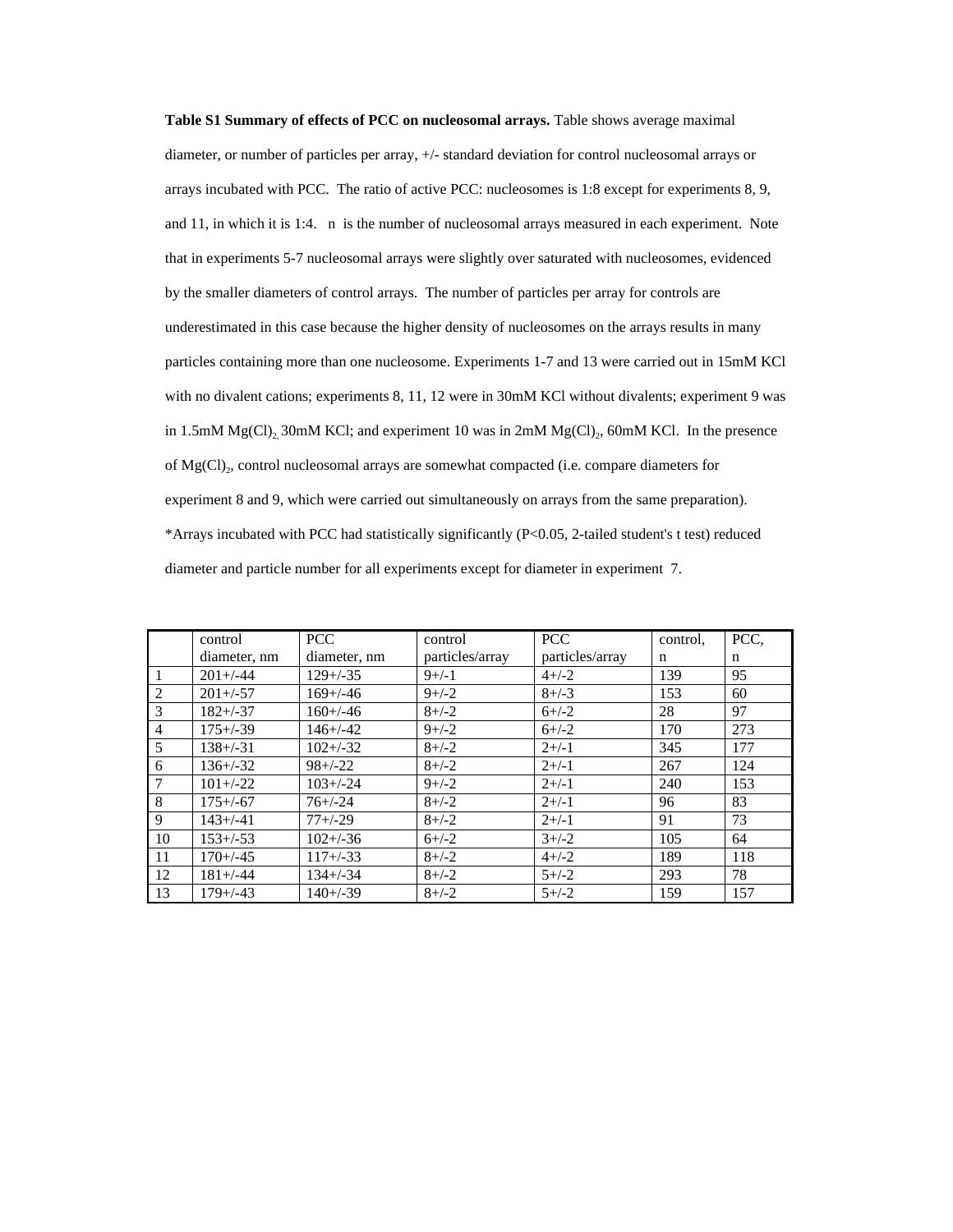# **Table S2 Maximal diameter and number of particles per array for arrays assembled**

**with trypsinized histones.** All experiments were carried out at a ratio of 1 PCC:8

nucleosomes.

\*Arrays incubated with PCC had statistically significantly (P<<0.001, 2-tailed student's t

test) reduced diameter and particle number for all experiments.

| control       | 20nM PCC      | control         | 20 <sub>n</sub> M PCC | control, n | $20nM$ PCC, n |
|---------------|---------------|-----------------|-----------------------|------------|---------------|
| diameter, nm  | diameter, nm  | particles/array | particles/array       |            |               |
| $199 + (-50)$ | $150 + (-59)$ | $11+/-1$        | $6+/-3$               | 122        | 99            |
| $197 + (-51)$ | $160 + (-44)$ | $11+/-1$        | $6+/-2$               | 276        | 149           |
| $221 + (-58)$ | $197 + (-53)$ | $9+/-2$         | $7 + 1 - 2$           | 226        | 214           |
| $226 + (-49)$ | $189 + (-55)$ | $9+/-2$         | $7 + (-2)$            | 112        | 100           |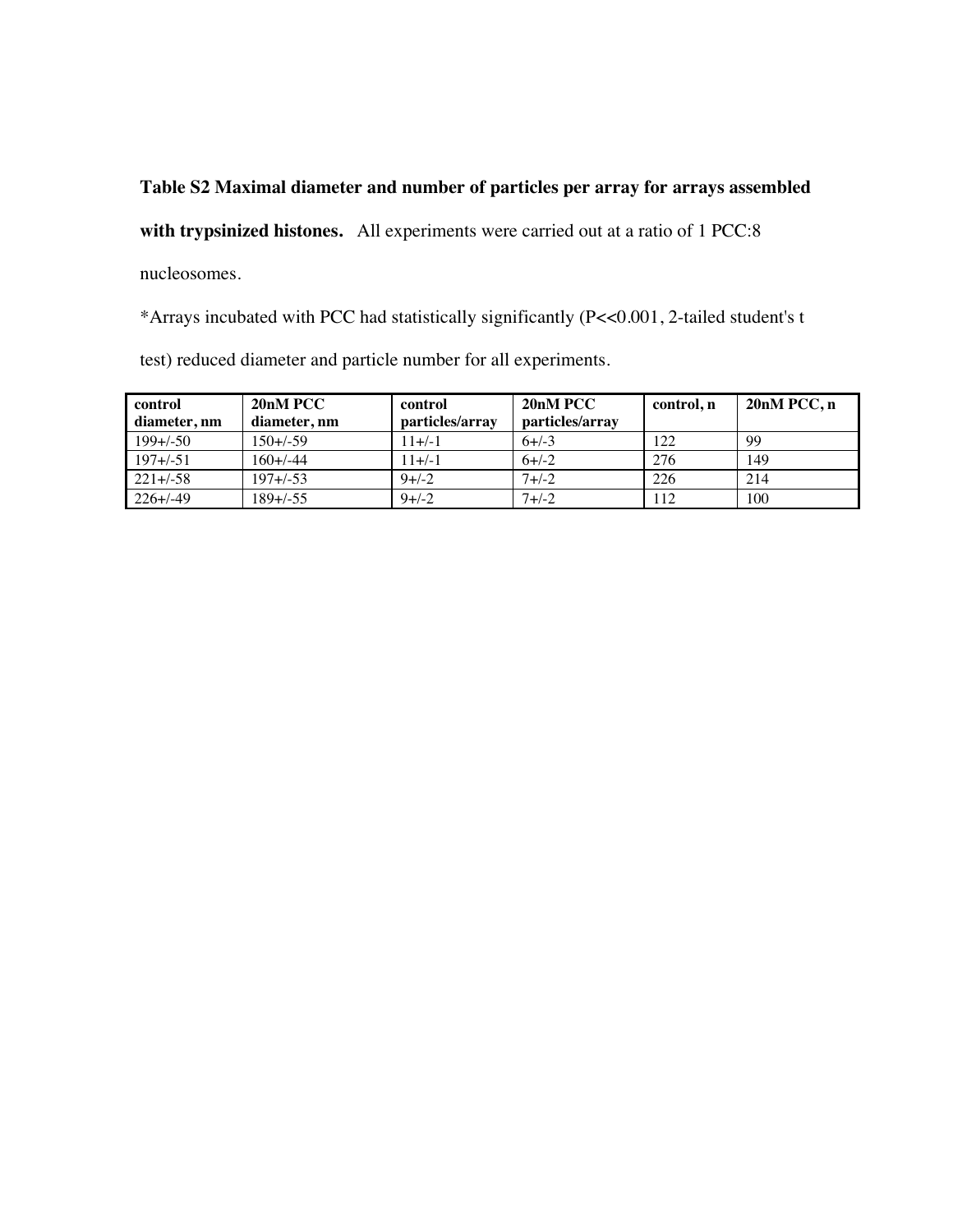PSC or PSC truncations were used at a ratio of total protein to nucleosomes of 1:3 or 1:1.5 (experiment 3). PSC, PSC1<sup>1-872</sup>, and PSC<sup>456-1603</sup> preparations are 30-50% active, so ratios of active PSC:nucleosomes are  $\sim$ 1:8, 1:4 (experiments 3,7-9) or 1:3 (experiment 10);  $PSC^{1-572}$  has low DNA binding activity so that the fraction active could not be determined by this method (see methods). Experiment 6 was carried out in 2mM  $Mg(Cl)_{2}$ , 60mM KCl, so that control arrays are partially compacted; experiments 1-5 were carried out in 15mM KCl, and 7-9 in 30mM KCl, all without divalent cations. In cases where multiple entries appear for the same protein in the same experiment, they are independent protein preparations.

\* indicates statistically different from control value (P <0.05, students two tailed t-test).

## **Table S3 Effect of full length and truncated PSC on nucleosomal array compaction.**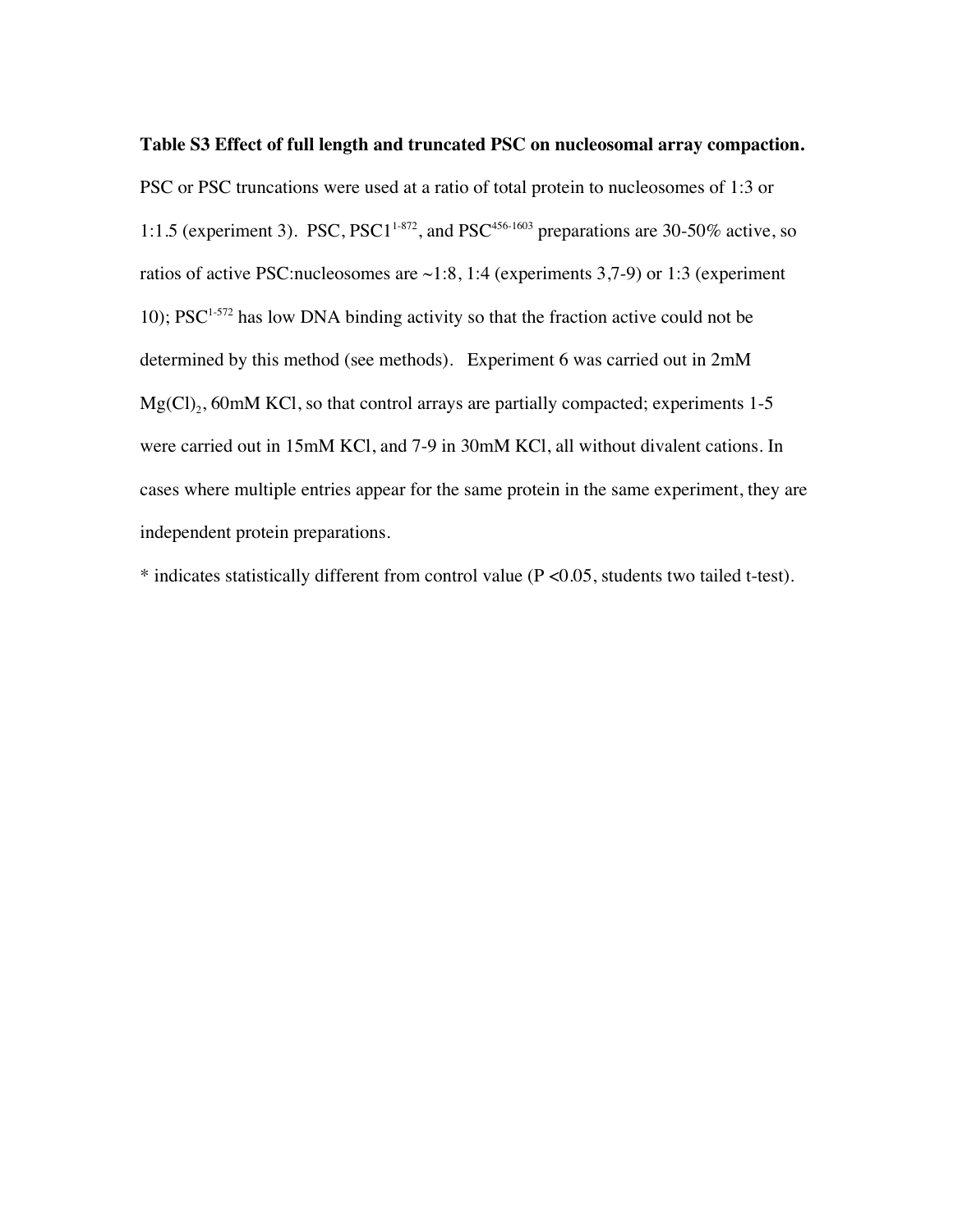|                         | Protein                                         | diameter, nm    | particles/array | n   |
|-------------------------|-------------------------------------------------|-----------------|-----------------|-----|
| $\mathbf{1}$            | <b>Control</b>                                  | $138 + (-31)$   | $8 + (-2)$      | 345 |
|                         | <b>PSC</b>                                      | $104 + (-25)$   | $4 + (-2)$      | 245 |
| $\overline{2}$          | <b>Control</b>                                  | $136 + (-32)$   | $8 + (-2)$      | 265 |
|                         | <b>PSC</b>                                      | $94 + (-32)$    | $2+/-1*$        | 87  |
|                         |                                                 |                 |                 |     |
| 3                       | control                                         | $178 + (-45)$   | $9 + (-2)$      | 106 |
|                         | <b>PSC</b>                                      | $89 + (-33)$    | $3+/-1*$        | 168 |
|                         | $\overline{\mathrm{PSC}}^{1.572}$               | $147 + (-44)$   | $6 + (-3)^{*}$  | 118 |
|                         | $\overline{\mathrm{PSC}^{456\text{-}1603}}$     | $103 + (-32)$   | $3 + (-2)$      | 219 |
|                         |                                                 |                 |                 |     |
| $\overline{\mathbf{4}}$ | control                                         | $163 + (-39)$   | $8 + (-2)$      | 311 |
|                         | <b>PSC</b>                                      | $138 + (-41)$   | $5 + (-3^*)$    | 369 |
|                         | $\overline{\mathrm{PSC}^{1.572}}$               | $162 + (-53)$   | $7 + (-2)$      | 92  |
|                         | $\overline{\mathrm{PSC}^{456\text{-}1603}}$     | $111 + (-41)$   | $3+/-2*$        | 152 |
|                         |                                                 |                 |                 |     |
|                         |                                                 |                 |                 |     |
| 5                       | control                                         | $103 + (-29)$   | $8 + (-2)$      | 109 |
|                         | <b>PSC</b><br>$\overline{\mathrm{PSC}^{1.572}}$ | $80 + (-27)$    | $3+/-2*$        | 253 |
|                         |                                                 | $121 + (-27)$   | $4 + (-2)$      | 263 |
|                         | $\overline{\mathrm{PSC}^{456\text{-}1603}}$     | $100 + (-26)$   | $3 + (-2)$      | 338 |
|                         |                                                 |                 |                 |     |
| 6                       | control                                         | $153 + (-53)$   | $6 + (-2)$      | 105 |
|                         | <b>PSC</b>                                      | $117 + (-45)$   | $4 + (-2)$      | 57  |
|                         | $\overline{\mathrm{PSC}^{1.572}}$               | $140 + (-46)$   | $5 + (-2)$      | 57  |
|                         |                                                 |                 |                 |     |
| 7                       | control                                         | $141 + (-35)$   | $6 + (-2)$      | 154 |
|                         | <b>PSC</b>                                      | $103 + (-36)$   | $3+/-2*$        | 156 |
|                         | $\overline{\mathrm{PSC}^{1\text{-}872}}$        | $123 + (-37)^*$ | $4 + (-2)$      | 141 |
|                         | $\overline{\mathrm{PSC}^{1\text{-}872}}$        | $92 + (-30)^*$  | $2 + (-1)^*$    | 105 |
|                         | $\overline{\mathrm{PSC}^{1.572}}$               | $137 + (-4)$    | $\sqrt{5+/-2*}$ | 145 |
|                         | $\overline{\mathrm{PSC}^{456\text{-}1603}}$     | $125 + (-38)^*$ | $4 + (-2)$      | 86  |
|                         |                                                 |                 |                 |     |
| 8                       | control                                         | $179 + (-5)$    | $8 + (-2)$      | 253 |
|                         | <b>PSC</b>                                      | $113 + (-41)^*$ | $3 + (-2)$      | 166 |
|                         | $\overline{\mathrm{PSC}^{1\text{-}872}}$        | $129 + (-35)$   | $4 + (-2)$      | 274 |
|                         | $\overline{\mathrm{PSC}^{1.872}}$               | $145 + (-42)$   | $5 + (-2)$      | 206 |
|                         | $\overline{\mathrm{PSC}^{1.572}}$               | $164 + (-50)$   | $6+/-2*$        | 175 |
|                         | $PSC456-1603$                                   | $141 + (-35)$   | $5 + (-2)$      | 171 |
|                         |                                                 |                 |                 |     |
| 9                       |                                                 | $180 + (-48)$   | $8 + (-2)$      | 133 |
|                         | control                                         |                 | $4 + (-2)$      |     |
|                         | <b>PSC</b><br>$\overline{\mathrm{PSC}^{1-872}}$ | $121 + (-40)$   |                 | 115 |
|                         |                                                 | $113 + (-27)$   | $2 + (-1)^*$    | 89  |
|                         | $\overline{\mathrm{PSC}^{1\text{-}872}}$        | $115 + (-31)$   | $3+/-1*$        | 130 |
|                         | $\overline{\mathrm{PSC}^{1-872}}$               | $108 + (-35)$   | $3 + (-2)$      | 175 |
|                         | $\overline{\mathrm{PSC}^{1.572}}$               | $158 + (-39)^*$ | $6 + (-3)$      | 47  |
|                         | $PSC456-1603$                                   | $100 + (-31)$   | $3+/-1*$        | 126 |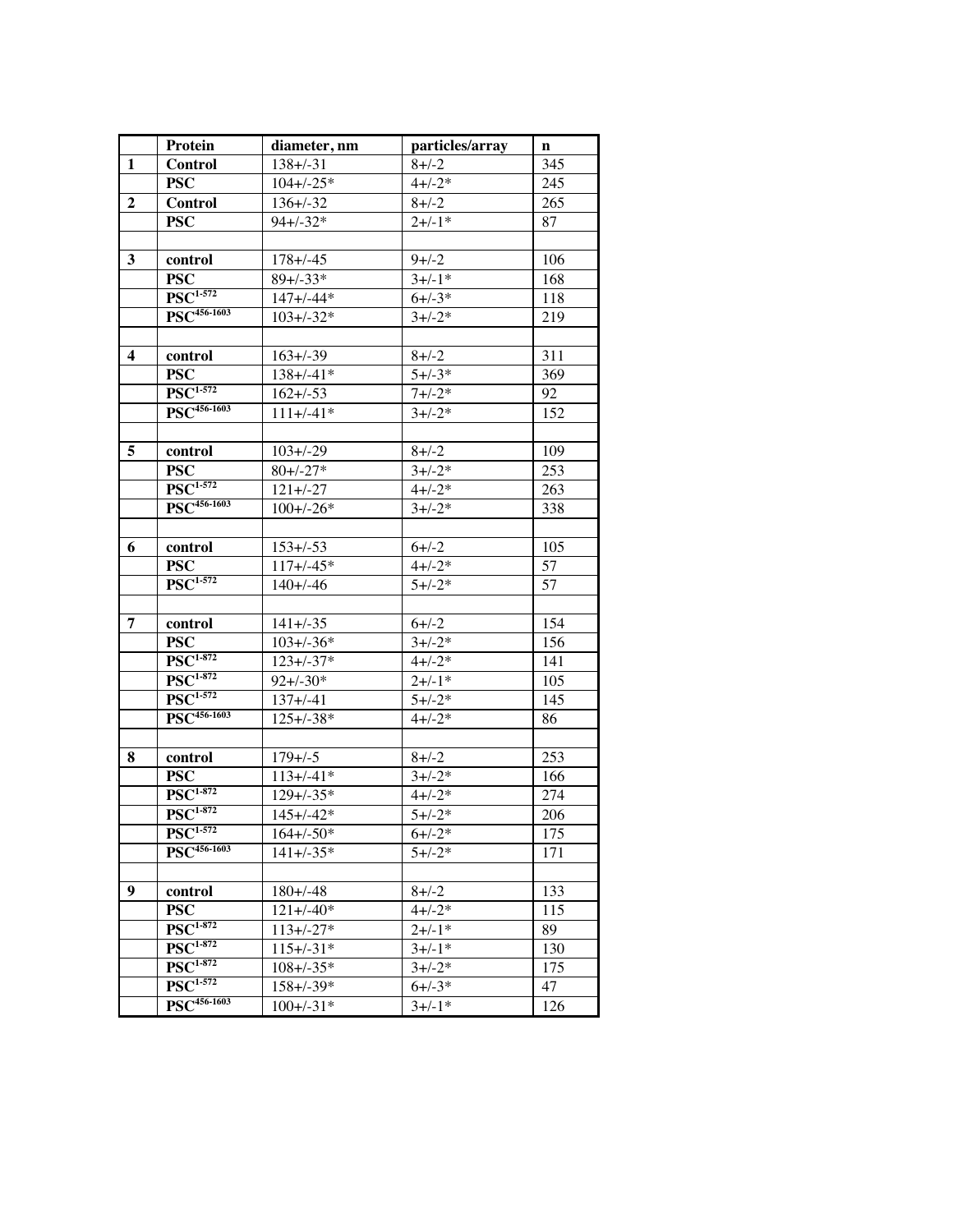**Table S4 The C-terminal region of PSC is important for chromatin compaction by**

**PCC.** PCC and PCC with PSC<sup>1-872</sup> were used at a ratio of 1 active PCC:8 nucleosomes, except for experiment 5 in which the ratio is 1:4. The low DNA binding activity of PCC with PSC<sup>1-572</sup> precluded active molecule determinations, so PCC with PSC1-572 was used at a similar or higher total protein concentration as PCC. Experiment 3 was carried out in the presence of  $2mM Mg(Cl)<sub>2</sub>$ , 60mM KCl, so that arrays are partially compacted in the absence of PCC; experiments 4 and 5 were carried out in 30mM KCl, and 1,2,6 in 15mM KCl, all without divalent cations.

|                         | Protein                                                    | diameter, nm    | particles/array | N   |
|-------------------------|------------------------------------------------------------|-----------------|-----------------|-----|
| $\mathbf{1}$            | <b>Control</b>                                             | $201 + (-44)$   | $9+/-1$         | 139 |
|                         | <b>PCC</b>                                                 | $129 + (-35)$   | $4 + (-2)$      | 95  |
|                         | $\overline{PCC, PSC^{1-572}}$                              | $189 + (-48)$   | $8 + (-3)$      | 98  |
|                         |                                                            |                 |                 |     |
| $\overline{2}$          | <b>Control</b>                                             | $175 + (-39)$   | $9+/-2$         | 170 |
|                         | <b>PCC</b>                                                 | $146 + (-42)$   | $6 + (-2)$      | 273 |
|                         | $\overline{PCC}, \overline{PSC^{1-572}}$                   | $175 + (-49)$   | $8 + (-2)$      | 212 |
|                         |                                                            |                 |                 |     |
| 3                       | <b>Control</b>                                             | $153 + (-53)$   | $6+/-2$         | 105 |
|                         | <b>PCC</b>                                                 | $102 + (-36)^*$ | $3 + (-2)$      | 64  |
|                         | $PCC, \overline{PSC^{1-572}}$                              | $137 + (-51)$   | $4 + (-2)$      | 87  |
|                         |                                                            |                 |                 |     |
| $\overline{\mathbf{4}}$ | <b>Control</b>                                             | $170 + (-45)$   | $8 + (-2)$      | 189 |
|                         | <b>PCC</b>                                                 | $117 + (-33)^*$ | $4 + (-2)$      | 118 |
|                         | $\overline{\mathrm{PCC}}, \overline{\mathrm{PSC}^{1.872}}$ | $103 + (-3)^*$  | $2+/-1*$        | 117 |
|                         | $PCC, PSC1-572$                                            | $132 + (-42)$   | $4 + (-2)$      | 126 |
|                         |                                                            |                 |                 |     |
| $\overline{5}$          | <b>Control</b>                                             | $181 + (-44)$   | $8 + (-2)$      | 293 |
|                         | <b>PCC</b>                                                 | $134 + (-34)$   | $5 + (-2)$      | 78  |
|                         | $\overline{PCC, \overline{PSC}^{1.872}}$                   | $126 + (-33)^*$ | $4 + (-2)$      | 205 |
|                         | $\overline{PCC}, \overline{PSC^{1-572}}$                   | $167 + (-46)$   | $7 + (-2)$      | 297 |
|                         |                                                            |                 |                 |     |
| 6                       | <b>Control</b>                                             | $179 + (-43)$   | $8 + (-2)$      | 159 |
|                         | <b>PCC</b>                                                 | $140 + (-39)$   | $5 + (-2)$      | 157 |
|                         | $PCC, PSC^{1-872}$                                         | $135 + (-35)^*$ | $4 + (-2)$      | 127 |
|                         | $PCC, \overline{PSC}^{1.572}$                              | $167 + (-52)$   | $6 + (-2)$      | 83  |

\* indicates statistically different from control value (P <0.05, students two tailed t-test).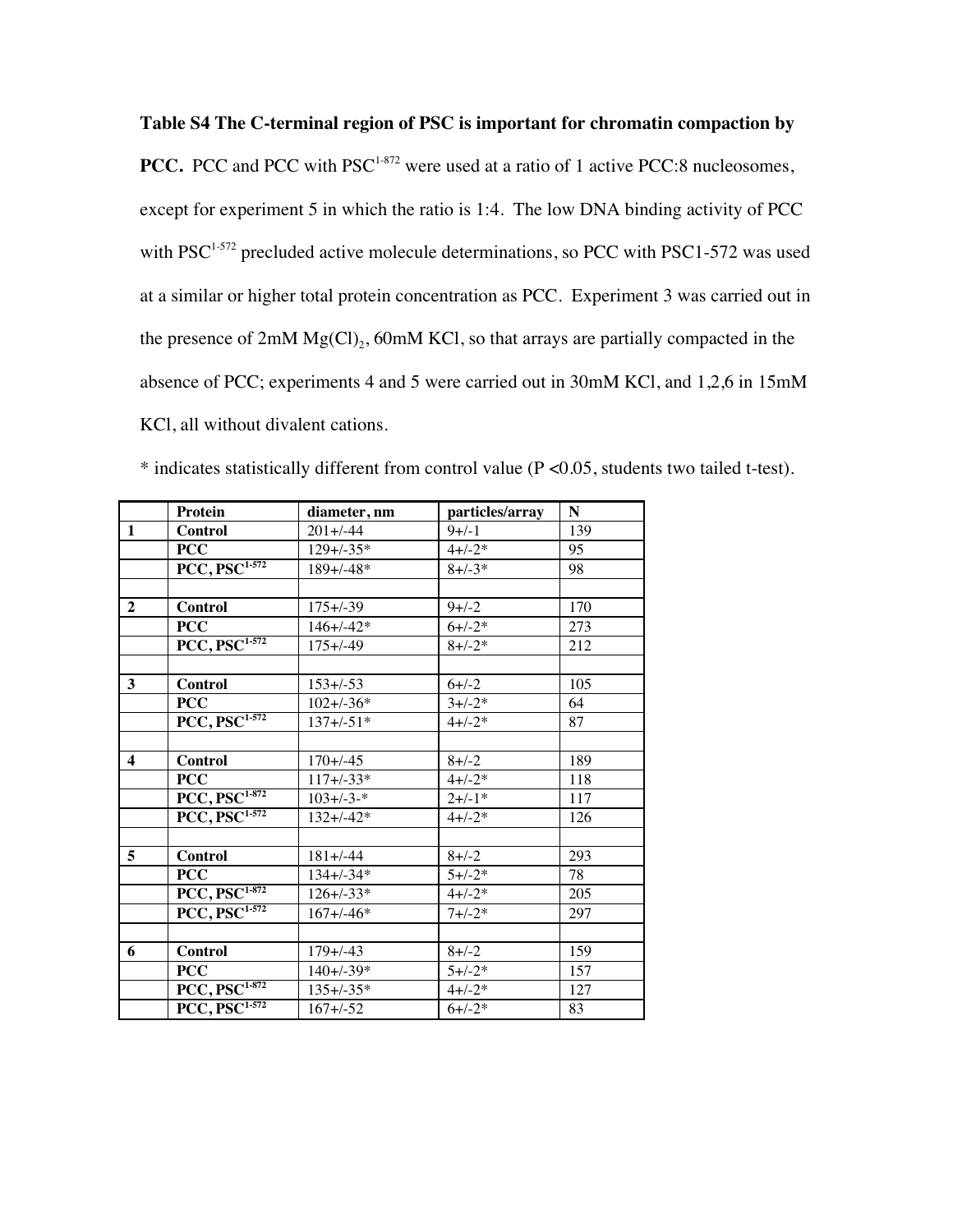#### **References for Supplemental material:**

- S1. Francis, N. J., Saurin, A. J., Shao, Z. & Kingston, R. E. (2001) *Mol. Cell* **8,** 545- 556.
- S2. Sif, S., Saurin, A. J., Imbalzano, A. N. & Kingston, R. E. (2001) *Genes Dev.* **15,** 603-618.
- S3. Carruthers, L. M., Tse, C., Walker, K. P. & Hansen, J. C. (1999) *Methods Enzymol.* **304,** 19-35.
- S4. Utley, R. T., Ikeda, K., Grant, P. A., Cote, J., Steger, D. J., Eberharter, A., John, S. & Workman, J. L. (1998) *Nature* **394,** 498-502.
- S5. Guyon, J. R., Narliker, G. J., Sif, S. & Kingston, R. E. (1999) *Mol. Cell. Biol.* **19,** 2088-2097.
- S6. Ausio, J., Dong, F. & van Holde, K. E. (1989) *J. Mol. Biol.* **206,** 451-463.
- S7. Schwarz, P. M. & Hansen, J. C. (1994) *J. Biol. Chem.* **269,** 16284-16289.
- S8. Georgel, P. T., Horowitz-Scherer, R. A., Adkins, N., C.L., W., Wade, P. A. & Hansen, J. C. (2003) *J. Biol. Chem.* **278,** 32181-328188.
- S9. Tyler, J. M. & Branton, D. (1980) *J. Ultrastruct. Res.* **71,** 95-102.
- S10. Springhetti, E. M., Istomina, N. E., Whisstock, J. C., Nikitina, T., Woodcock, C. L. & Grigoryev, S. A. (2003) *J. Biol. Chem.* **278,** 44384-44393.
- S11. Woodcock, C. L. & Horowitz, R. A. (1998) *Methods in Cell Biology* **53,** 167-186.
- S12. Smith, C. L., Horowitz-Scherer, R., Flanagan, J. F., Woodcock, C. L. & Peterson, C. L. (2003) *Nat. Struct. Biol.* **10,** 141-145.
- S13. Wall, J. S., Hainfeld, J. F. & Simon, M. N. (1998) *Methods in Cell Biology* **53,** 139-162.
- S14. Schwarz, P., Felthauser, A., Fletcher, T. M. & Hansen, J. C. (1996) *Biochemistry* **35,** 4009-4015.